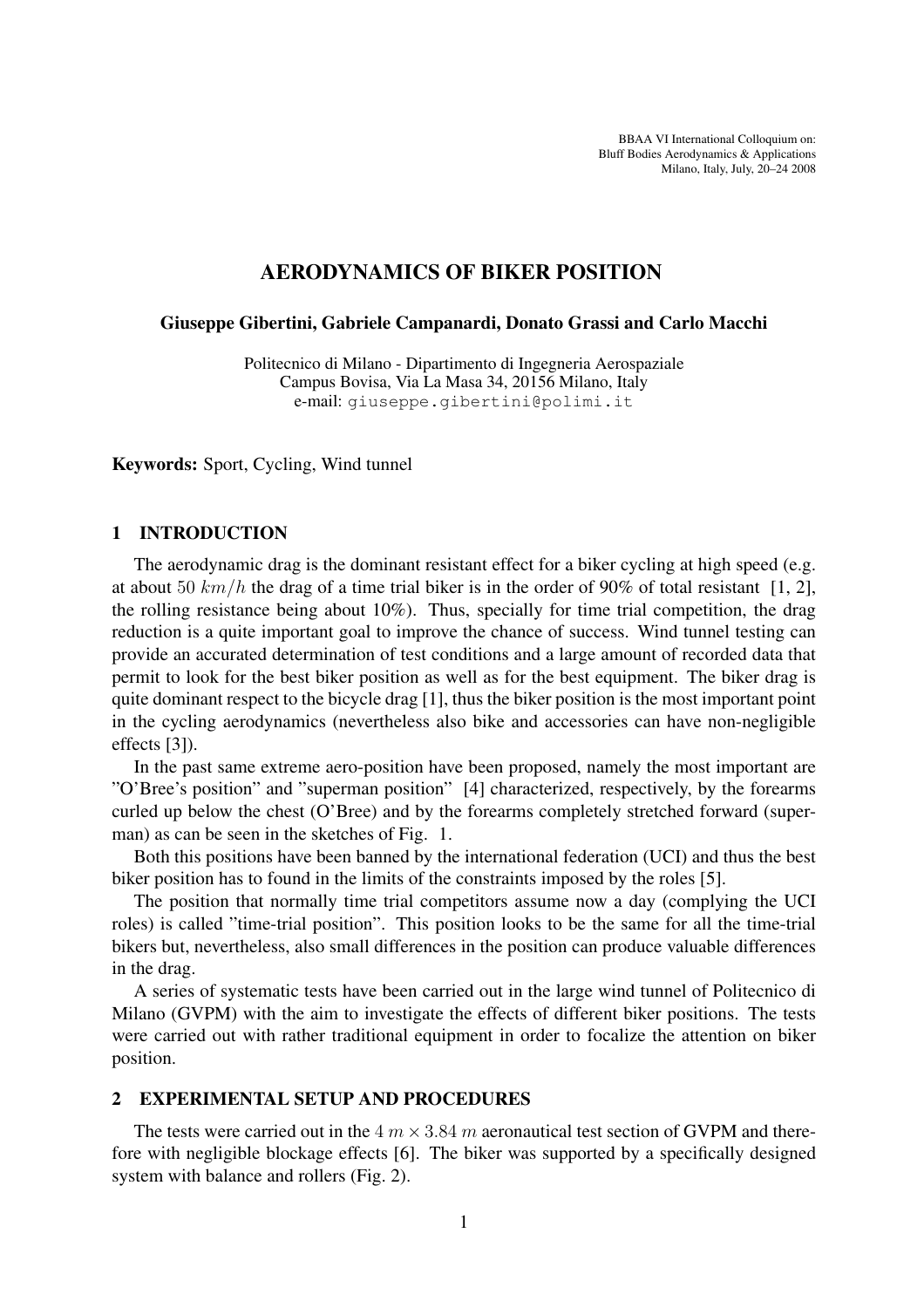

Figure 2: The bicycle support.

This system has a fork to hold the rear axle while the front wheel is leaved completely free. Thus it is a biker task to keep the front wheel in the correct position on the front roller. Surely this system (respect to other ones that hold the front axle too) leads to more problems in term of position repeatibility and maintaining but, on the other hand, this larger 'freedom' for bike and biker motion is, in the opinion of the authors, more representative of the real way of cycling. The front roller is made turning by the rear one (that is moved by the rear wheel action) via a trapezoidal belt.

The bike support was fixed on the test chamber floor under the ground plane representing the road soil. The tests have been carried out at 50  $km/h$ . To set the different biker positions, different handlebars regulations were set while for the head position the biker was required to keep it in the same position for all the tests (he gazed upon a marker  $1 \, m$  upstream the front wheel). The biker height was  $1.8 \text{ m}$  and he used a traditional helmet. A traditiona frame was used but with a couple of aerodynamic wheels (a lens shaped rear disc wheel and a front wheel with deep rim and 16 aero-spokes)

The different handlebars settings producing the different biker positions where obtained by changing the following parameters: the handlebars vertical position (changing the height of the rings on the steering axle), the handles longitudinal position (the handle tubes could slide forward or aftward) and the lateral position of the forearm holds (theses had holes to fix them in three different positions).

#### 3 RESULTS

In order to provide a term of comparison previos tests with the traditional drops positions (with the traditional handlebar) have been carried out. Then a wide test campaign has been carried out changing all the possible handlebars settings looking for the optimal position. The optimal position is presented in Fig. 3b and produced a drag area of  $0.223$   $m^2$ , quite lower than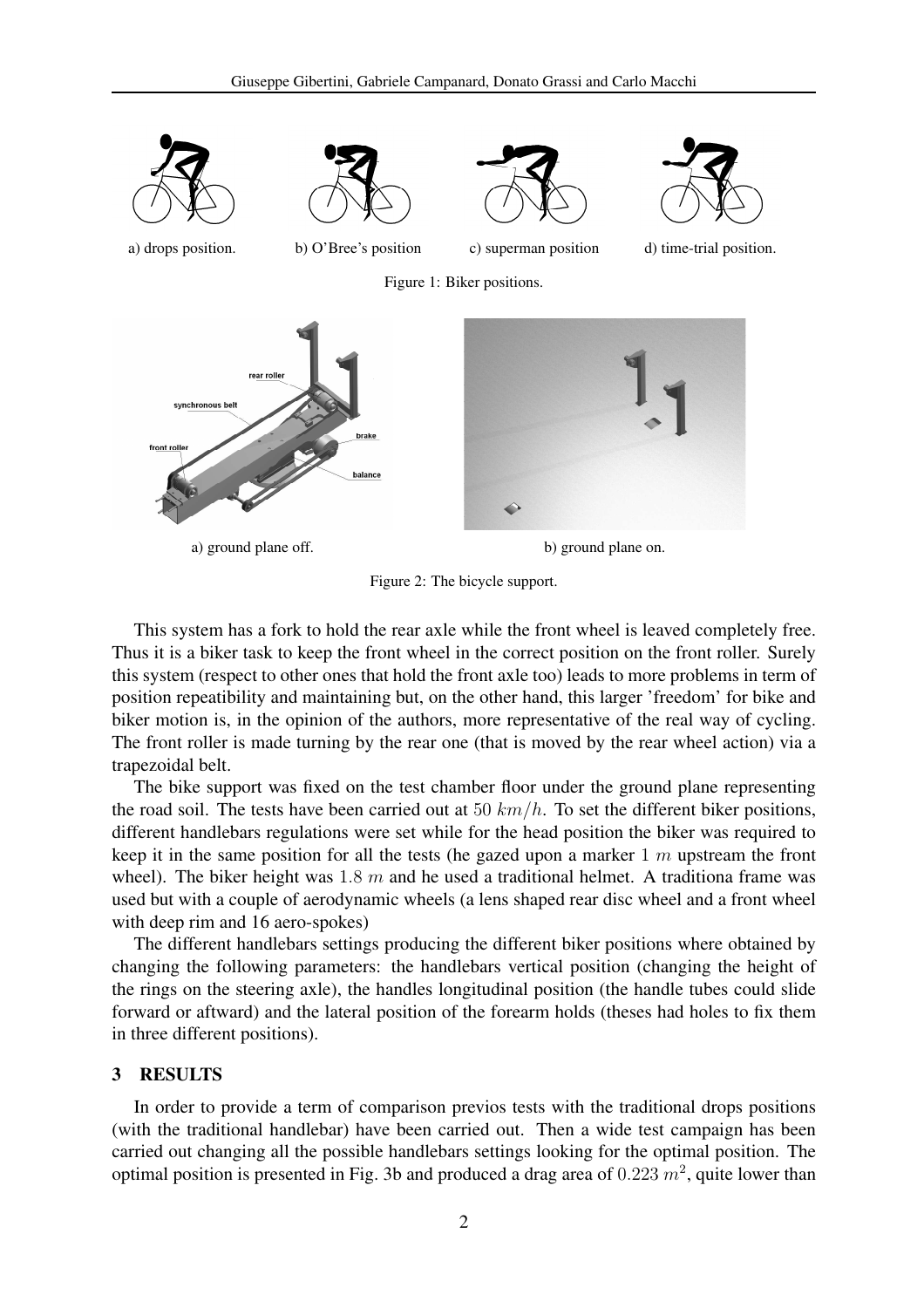

Figure 3: The biker inside the wind tunnel

the reference value of  $0.275m^2$  obtained with the traditional drops position presented in Fig. 3a. By comparison of the two diffrerent projected frontal area was possible to deduce that the 19% gain in drag area is due both to projected frontal area reduction  $(13\%)$  and to drag coefficient reduction (7%).

It's interesting to compare the present results with the results obtained by Grappe et al. [2] by means of in field measurements in a similar configuration (they too used a traditional frame with a traditional helmet but, differently from the present tests, they used traditional wheels and a 1.75 m biker). Thus, despite same differences, we can considere the comparison meaningfull. The comparison between the present results and the values found by Grappe et al. is presented in Fig. 4 where it can be seen that the same drag area has been found for drop position while for the regular time trial position (the aero-position) Grappe et al. found an advantage quite lower. The opinion of the authors is that Grappe et al. were mainly interested in the study of O'Bree's position and thus they didn't carried out a complete optimization of time-trial position.



Figure 4: Drag area at different biker position: a comparison between present results and results of Grappe et al. [2]

## 4 CONCLUSIONS

A system for realistic cycling aerodynamic tests inside the wind tunnel has been set up at Politecnico di Milano and used for an investigation on biker position aerodynamics. The drag